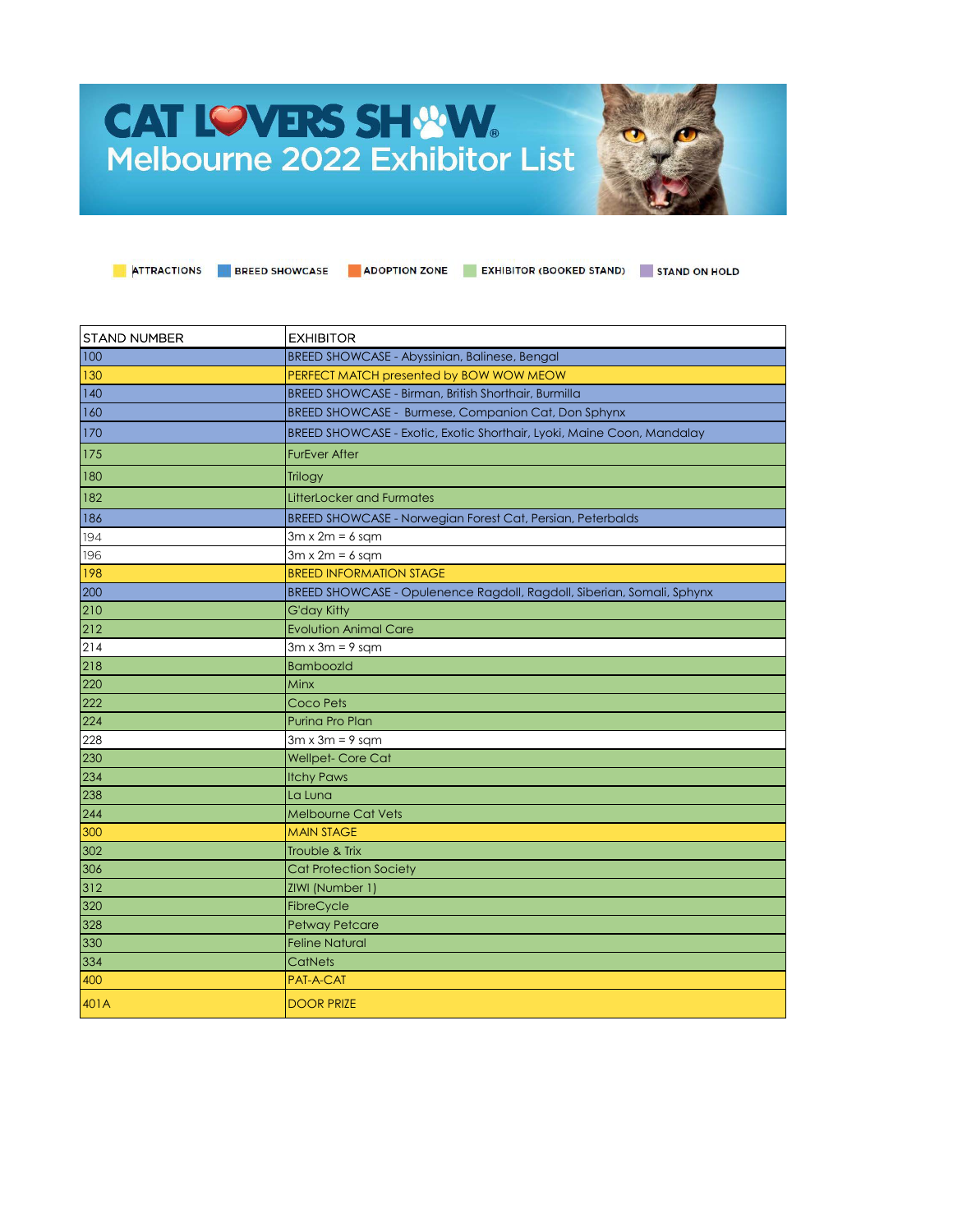## **CAT LOVERS SHWW** Melbourne 2022 Exhibitor List



| STAND NUMBER | <b>EXHIBITOR</b>                    |
|--------------|-------------------------------------|
| 401          | $4m \times 2m = 8$ sam              |
| 402          | <b>Rufus &amp; Coco</b>             |
| 406          | <b>Edenhills Pet Cremation</b>      |
| 410          | Catworks                            |
| 418          | Catnip Australia                    |
| 426          | <b>INFORMATION DESK</b>             |
| 428          | <b>Raw Feeders Kitchen</b>          |
| 430          | <b>PETstock</b>                     |
| 500          | <b>PETstock</b>                     |
| 508          | Freezy Paws Freeze Dried Pet Treats |
| 512          | Pet Planet Group                    |
| 514          | Catlas                              |
| 518          | <b>GoGo Treats</b>                  |
| 519          | Pawzup                              |
| 520          | <b>Aussie Pet Doors</b>             |
| 524          | <b>Innovative Pet Products</b>      |
| 526          | Moonglow                            |
| 530          | <b>Animal Justice Party</b>         |
| 532          | <b>PETADD</b>                       |
| 534          | Di-Vetelact                         |
| 536          | <b>Picture Moments</b>              |
| 540          | <b>Supaw Pet Bakery</b>             |
| 542          | $2m \times 2m = 4$ sqm              |
| 544          | Sparkel-liscious                    |
| 546          | $2m \times 2m = 4$ sqm              |
| 548          | Meowsic                             |
| 550          | $2m \times 2m = 4$ sqm              |
| 552          | <b>Screaming Pillow Design</b>      |
| 553          | $2m \times 2m = 4$ sqm              |
| 556          | $6m \times 3m = 18$ sqm             |
| 560          | <b>The Cat Park</b>                 |
| 562          | Kitty Kitchen                       |
| 600          | <b>PAWS &amp; PROSECCO BAR</b>      |
| 618          | All Fur You                         |
| 620          | Zoos Victoria / RSPCA Victoria      |
| 624          | <b>Australian Wine Selectors</b>    |
| 626          | <b>Red Cross Australia</b>          |
| 632          | <b>Bio Natural Solutions</b>        |
| 634          | Alkala Bengals                      |
| 638          | Noomi                               |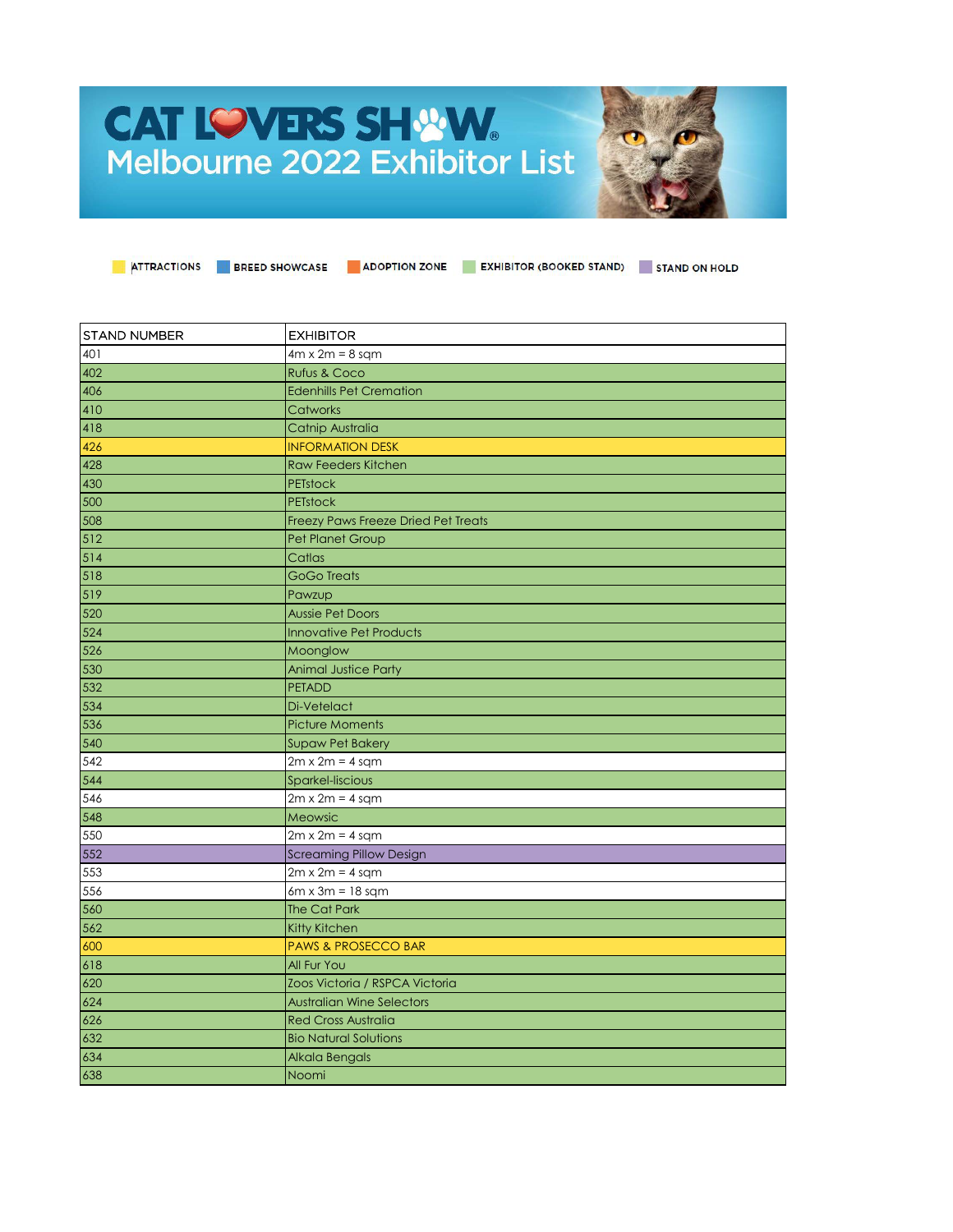## **CAT LOVERS SHWW.**<br>Melbourne 2022 Exhibitor List



| <b>STAND NUMBER</b> | <b>EXHIBITOR</b>                            |
|---------------------|---------------------------------------------|
| 642                 | CatMate                                     |
| 644                 | $2m \times 2m = 4$ sqm                      |
| 646                 | <b>Vanity Fur Petography</b>                |
| 648                 | Paw Purr Minding                            |
| 650                 | $2m \times 2m = 4$ sqm                      |
| 651                 | $2m \times 2m = 4$ sqm                      |
| 652                 | <b>Animal Aid</b>                           |
| 654                 | <b>A's Service for Rescue Kittens</b>       |
| 656                 | <b>Strong Heart Cat Rescue</b>              |
| 658                 | <b>Waggin Tails Animal Rescue</b>           |
| 660                 | <b>Ingrid's Haven</b>                       |
| 662                 | <b>Pets of the Homeless</b>                 |
| 664                 | Peninsula Cat Rescue                        |
| 668                 | Second Chance Animal Rescue                 |
| 710                 | $3m \times 3m = 9$ sqm                      |
| 712                 | $3m \times 3m = 9$ sqm                      |
| 714                 | $3m \times 3m = 9$ sqm                      |
| 716                 | $3m \times 3m = 9$ sqm                      |
| 718                 | Petso                                       |
| 722                 | Cat Crazy                                   |
| 726                 | Chokyo                                      |
| 730                 | <b>Silver Pet Prints</b>                    |
| 732                 | <b>Bosscat</b>                              |
| 736                 | Oz pet                                      |
| 812                 | $4.5m \times 3m = 13.5$ sqm                 |
| 814                 | $4.5m \times 3m = 13.5$ sqm                 |
| 816                 | <b>Inaba</b>                                |
| 820                 | Pawsland                                    |
| 830                 | <b>FACE PAINTING</b>                        |
| 836                 | <b>CAT ADOPTION STAGE</b>                   |
| 840                 | $3m \times 2m = 6$ sqm                      |
| 842                 | <b>Cat Cottage Creations</b>                |
| 844                 | <b>The Cat Corner</b>                       |
| 846                 | <b>Australian Animal Protection Society</b> |
| 848                 | 2nd Chance Cat Rescue                       |
| 850                 | <b>Forever Friends Animal Rescue</b>        |
| 852                 | <b>Happy Hearts Animal Rescue</b>           |
| 854                 | <b>Australian Animal Rescue</b>             |
| 902                 | <b>Beary Fuzzy Forever Rescue</b>           |